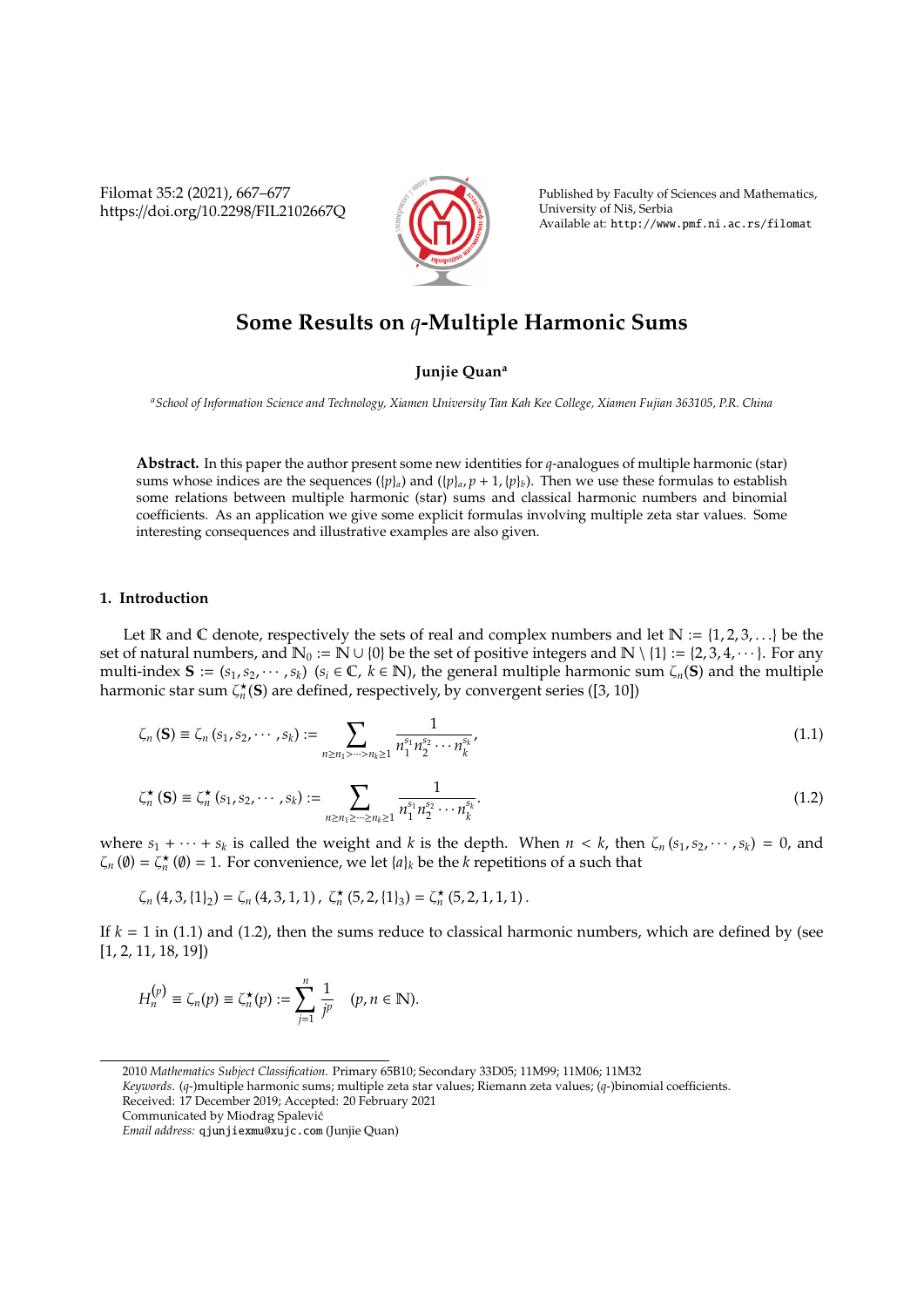*J. Quan* / *Filomat 35:2 (2021), 667–677* 668

$$
H_n = H_n^{(1)} = \sum_{j=1}^n \frac{1}{j}.
$$

The limit cases of multiple harmonic sums and multiple harmonic star sums give rise to multiple zeta values (MZVs) and multiple zeta star values (MZSVs) (see [3, 12, 14]):

$$
\zeta(s_1, s_2, \cdots, s_k) = \lim_{n \to \infty} \zeta(s_1, s_2, \cdots, s_k),
$$
\n(1.3)

$$
\zeta^{\star}\left(s_{1}, s_{2}, \cdots, s_{k}\right) = \lim_{n \to \infty} \zeta^{\star}\left(s_{1}, s_{2}, \cdots, s_{k}\right) \tag{1.4}
$$

defined for positive integers  $s_1, s_2, \ldots, s_k \ge 1$  and  $s_1 \ge 2$  to ensure convergence of the series. The origin of these numbers goes back to the correspondence of Euler with Goldbach in 1742-1743 (see [12]) and Euler's paper [9] that appeared in 1776. Euler studied double zeta values and established some important relation formulas for them. For example, he proved that (see [11])

$$
\sum_{n=1}^{\infty} \frac{H_n}{n^k} = \frac{1}{2} \left\{ (k+2) \zeta (k+1) - \sum_{i=1}^{k-2} \zeta (k-i) \zeta (i+1) \right\}.
$$
 (1.5)

It has been discovered in the course of the years that many multiple zeta (star) values admit expressions involving finitely "zeta values", that is say values of the Riemann zeta function,

$$
\zeta(s) := \sum_{n=1}^{\infty} \frac{1}{n^s} \quad (\mathfrak{R}(s) > 1).
$$

with positive integer arguments. The relationship between the values of the Riemann zeta values and multiple zeta (star) values has been studied by many authors. For details and historical introductions, please see [3–5, 11, 18, 19] and references therein.

The purpose of the present paper is to establish some identities of *q*-analogues of multiple harmonic (star) sums and *q*-harmonic numbers. We then apply it to obtain a family of identities relating multiple zeta (star) values to classical zeta values.

We begin with some basic notations. The *q*-analogues of multiple harmonic numbers and *q*-analogues multiple harmonic star numbers are defined by

$$
\zeta_n \left[ s_1, s_2, \cdots, s_k \right] := \sum_{n \ge n_1 > n_2 > \cdots > n_k \ge 1} \frac{q^{n_1 + n_2 + \cdots + n_k}}{\left[ n_1 \right]_q^{s_1} \left[ n_2 \right]_q^{s_2} \cdots \left[ n_k \right]_q^{s_k}} \quad (s_i \in \mathbb{C}, \ k \in \mathbb{N}), \tag{1.6}
$$

$$
\zeta_n^{\star} [s_1, s_2, \cdots, s_k] := \sum_{n \ge n_1 \ge n_2 > \cdots > n_k \ge 1} \frac{q^{n_1 + n_2 + \cdots + n_k}}{[n_1]_q^{s_1} [n_2]_q^{s_2} \cdots [n_k]_q^{s_k}} \quad (s_i \in \mathbb{C}, \ k \in \mathbb{N}), \tag{1.7}
$$

with  $\zeta_n$   $[s_1, s_2, \dots, s_k] = 0$  if  $n < k$ , and  $\zeta_n$  [Ø] =  $\zeta_n^{\star}$  [Ø] = 1, where  $[n]_q$  denotes the *q*-analog of a non-negative integer defined by

$$
[n]_q:=\sum_{k=0}^{n-1}q^k=\frac{1-q^n}{1-q}\quad (0
$$

Let *n*, *m* denote integers, the Gaussian *q*-binomial coefficient is defined by [1]

$$
\left[\begin{array}{c} n \\ m \end{array}\right]_q := \frac{[n]_q!}{[m]_q! [n-m]_q!}
$$

where  $0 \le m \le n$  and  $[n]_q! = [1]_q[2]_q \cdots [n]_q$  with  $\begin{bmatrix} n \\ 0 \end{bmatrix}$  $\boldsymbol{0}$ 1 *q* := 1. Obviously, the *q*-binomial coefficient tends to the ordinary binomial coefficient when  $q \to 1$ . Xu et.al [20] define the *q*-polylogarithm function Li<sub>p</sub>[x] and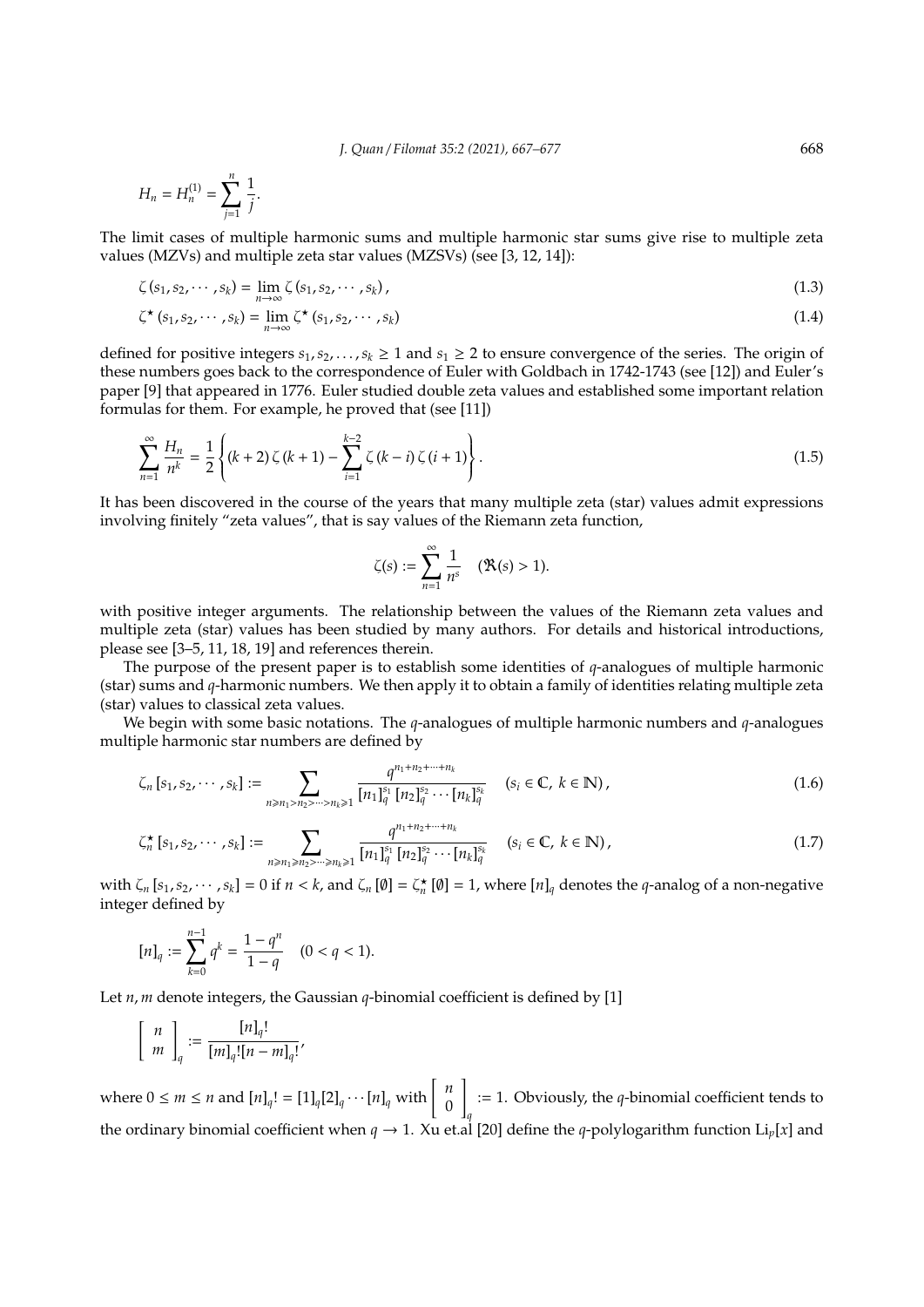the partial sum of  $Li_p[x]$  by

$$
\text{Li}_p[x] := \sum_{k=1}^{\infty} \frac{x^k}{[k]_q^p} \quad (x \in (-1, 1), \mathfrak{R}(p) \ge 1), \tag{1.8}
$$

$$
\zeta_n \left[ p; x \right] := \sum_{k=1}^n \frac{x^k}{\left[ k \right]_q^p} \quad (x \in (-1, 1), \mathfrak{R}(p) \ge 1). \tag{1.9}
$$

When  $x = q^s$  in (1.9), then  $\zeta_n [p; q^s]$  ( $s \in \mathbb{N}$ ) is called the *q*-harmonic number. It is obviously that

$$
\lim_{q\to 1} \zeta_n [p; q^s] = \zeta_n [p] = H_n^{(p)}.
$$

There are many results for sums of the types (1.6) and (1.7). Some related results for *q*-multiple harmonic (star) sums may be seen in the works of  $\left[7, 8, 10, 15, 16, 20\right]$  and references therein.

**Theorem 1.1.** *For positive integer n, m and any sequences*  $a_i \in \mathbb{C}$  *(i = 1, 2, ..., n), the following identity holds:* 

$$
\sum_{k_1=1}^n a_{k_1} \sum_{k_2=1}^{k_1} a_{k_2} \cdots \sum_{k_m=1}^{k_{m-1}} a_{k_m} = \sum_{r=1}^n \frac{a_r^m}{\prod_{\substack{i=1, i\neq r}}^n \left(1 - \frac{a_i}{a_r}\right)}.
$$
\n(1.10)

*Proof.* We consider the product

$$
\frac{1}{\prod_{i=1}^{n} (1 - a_i t)} = \sum_{m=0}^{\infty} A_m(n) t^m, A_0(n) = 1,
$$
\n(1.11)

where

$$
|t| < \min\left\{|a_1|^{-1}, \cdots, |a_n|^{-1}\right\}.
$$

By a direct calculation, the following identity is easily derived

$$
A_m(n) := \sum_{k_1=1}^n a_{k_1} \sum_{k_2=1}^{k_1} a_{k_2} \cdots \sum_{k_m=1}^{k_{m-1}} a_{k_m}.
$$
\n(1.12)

Expanding the product on the left hand side of (1.11), we deduce that

$$
\frac{1}{\prod_{i=1}^{n} (1 - a_i t)} = \sum_{r=1}^{n} \frac{B_r(n)}{1 - a_r t} = \sum_{m=0}^{\infty} \left\{ \sum_{r=1}^{n} B_r(n) a_r^m \right\} t^m \quad (n \in \mathbb{N}, a_i \in \mathbb{C}), \tag{1.13}
$$

where

$$
B_r(n) = \lim_{n \to a_r^{-1}} \frac{1 - a_r t}{\prod_{i=1}^n (1 - a_i t)} = \prod_{i=1, i \neq r}^n \left(1 - \frac{a_i}{a_r}\right)^{-1}.
$$

By comparing the coefficients of  $t^m$  in (1.11) and (1.13), we obtain the desired result.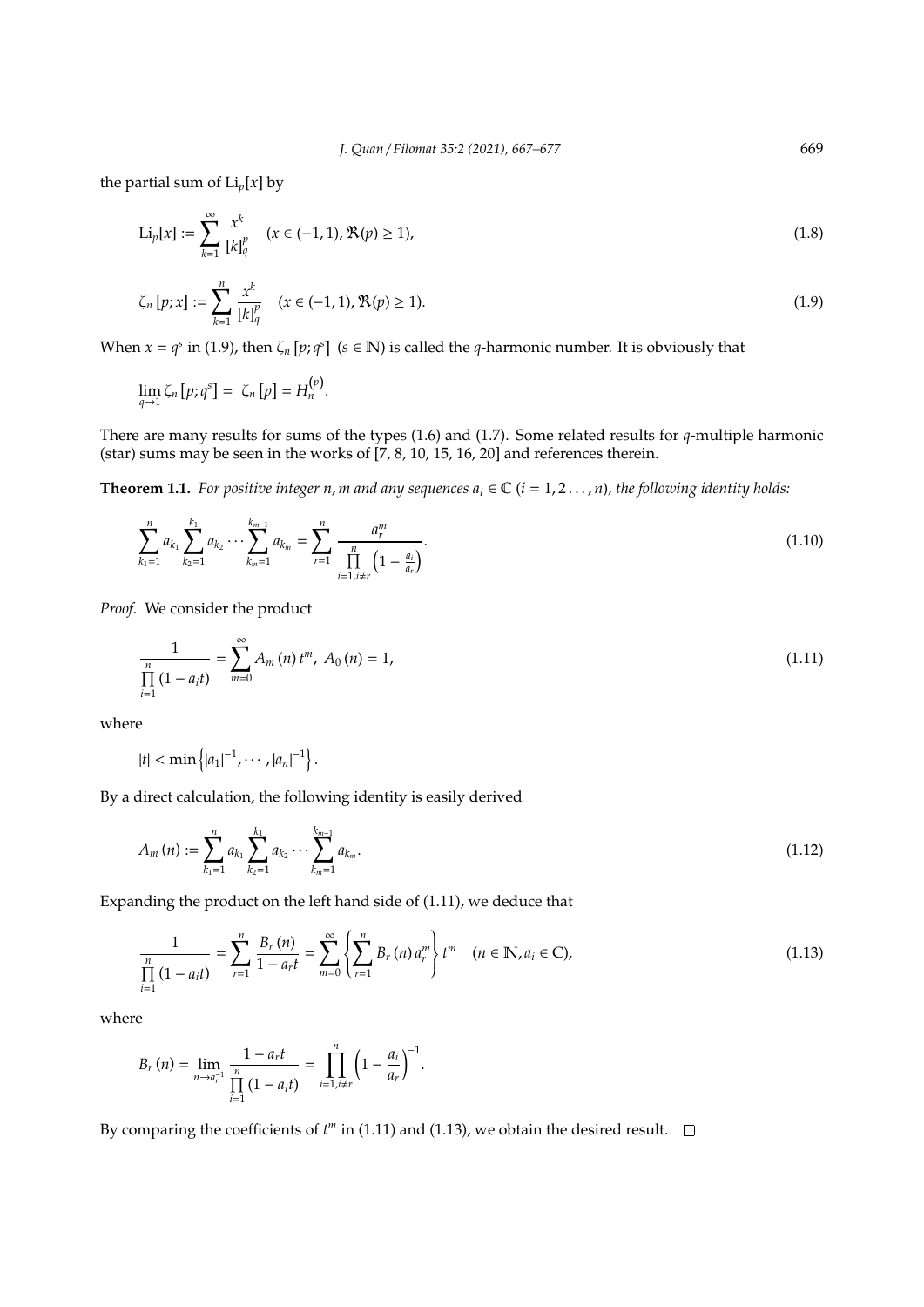Noting that, let  $X_n(m) := \sum^{n}$ *k*=1  $a_k^m$ , we can rewrite formula (1.11) as

$$
\sum_{m=0}^{\infty} A_m(n) t^m = \frac{1}{\prod_{i=1}^n (1 - a_i t)} = \exp \left\{ - \sum_{k=1}^n \ln (1 - a_k t) \right\}
$$
  
\n
$$
= \exp \left\{ \sum_{k=1}^n \sum_{m=1}^{\infty} \frac{a_k^m}{m} t^m \right\} = \exp \left\{ \sum_{m=1}^{\infty} \frac{X_n(m)}{m} t^m \right\}
$$
  
\n
$$
= \exp \left\{ X_n(1) + \frac{1}{2!} X_n(2) + \frac{1}{3!} X_n(3) + \frac{1}{4!} X_n(4) \cdots \right\}
$$
  
\n
$$
= 1 + X_n(1) t + \frac{1}{2} \left\{ X_n^2(1) + X_n(2) \right\} t^2
$$
  
\n
$$
+ \left\{ \frac{1}{3} X_n^3(1) + \frac{1}{2} X_n(1) X_n(2) + \frac{1}{6} X_n(3) \right\} t^3 + \cdots
$$
 (1.14)

Hence, by comparing the coefficients of  $t<sup>m</sup>$  in above equation, we deduce the following identities

$$
A_0(n) = 1,
$$
  
\n
$$
A_1(n) = X_n(1),
$$
  
\n
$$
X^2(1) + X(2)
$$

$$
A_2(n) = \frac{X_n^2(1) + X_n(2)}{2},\tag{1.15}
$$

$$
A_3(n) = \frac{X_n^3(1) + 3X_n(1)X_n(2) + 2X_n(3)}{3!},
$$
\n(1.16)

$$
A_4(n) = \frac{X_n^4(1) + 8X_n(1)X_n(3) + 3X_n^2(2) + 6X_n^2(1)X_n(2) + 6X_n(4)}{4!},
$$
\n(1.17)

$$
A_5(n) = \frac{1}{5!} \left\{ \begin{array}{l} X_n^5(1) + 10X_n^3(1) X_n(2) + 20X_n^2(1) X_n(3) + 15X_n(1) X_n^2(2) \\ + 30X_n(1) X_n(4) + 20X_n(2) X_n(3) + 24X_n(5) \end{array} \right\},
$$
(1.18)

$$
A_6(n) = \frac{1}{6!} \begin{Bmatrix} X_n^6(1) + 15X_n^4(1) X_n(2) + 40X_n^3(1) X_n(3) + 90X_n^2(1) X_n(4) \\ +144X_n(1) X_n(5) + 45X_n^2(1) X_n^2(2) + 120X_n(1) X_n(2) X_n(3) \\ +40X_n^2(3) + 15X_n^3(2) + 90X_n(2) X_n(4) + 120X_n(6) \end{Bmatrix}.
$$
 (1.19)

From (1.14), we know that the multiple sums  $A_m(n)$  can be expressed as a rational linear combination of products of *Xn*(*j*). In fact, by using the following recurrence relation of exponential complete Bell polynomials *Y<sup>n</sup>* (see [17])

$$
Y_k(x_1, x_2, \cdots, x_k) = \sum_{j=0}^{k-1} {k-1 \choose j} x_{k-j} Y_j (x_1, x_2, \cdots, x_j) \quad (k \in \mathbb{N})
$$
\n(1.20)

and letting  $x_m = (k-1)!X_n(m)$  ( $m = 1, 2, ..., k$ ), then with the help of formula (1.14), we deduce that the sums  $A_k(n)$  satisfy the recurrence

$$
A_k(n) = \frac{1}{k} \sum_{j=0}^{k-1} A_j(n) X_n(k-j),
$$
\n(1.21)

$$
Y_k(X_n(1), 1!X_n(2), \cdots, (k-1)!X_n(k)) = k!A_k(n).
$$
\n(1.22)

Here the exponential complete Bell polynomial  $Y_n$  is defined by [6, 17]

$$
\exp\left(\sum_{m\geq 1} x_m \frac{t^m}{m!}\right) = 1 + \sum_{k\geq 1} Y_k (x_1, x_2, \cdots, x_k) \frac{t^k}{k!}, \ Y_0(\cdot) = 1. \tag{1.23}
$$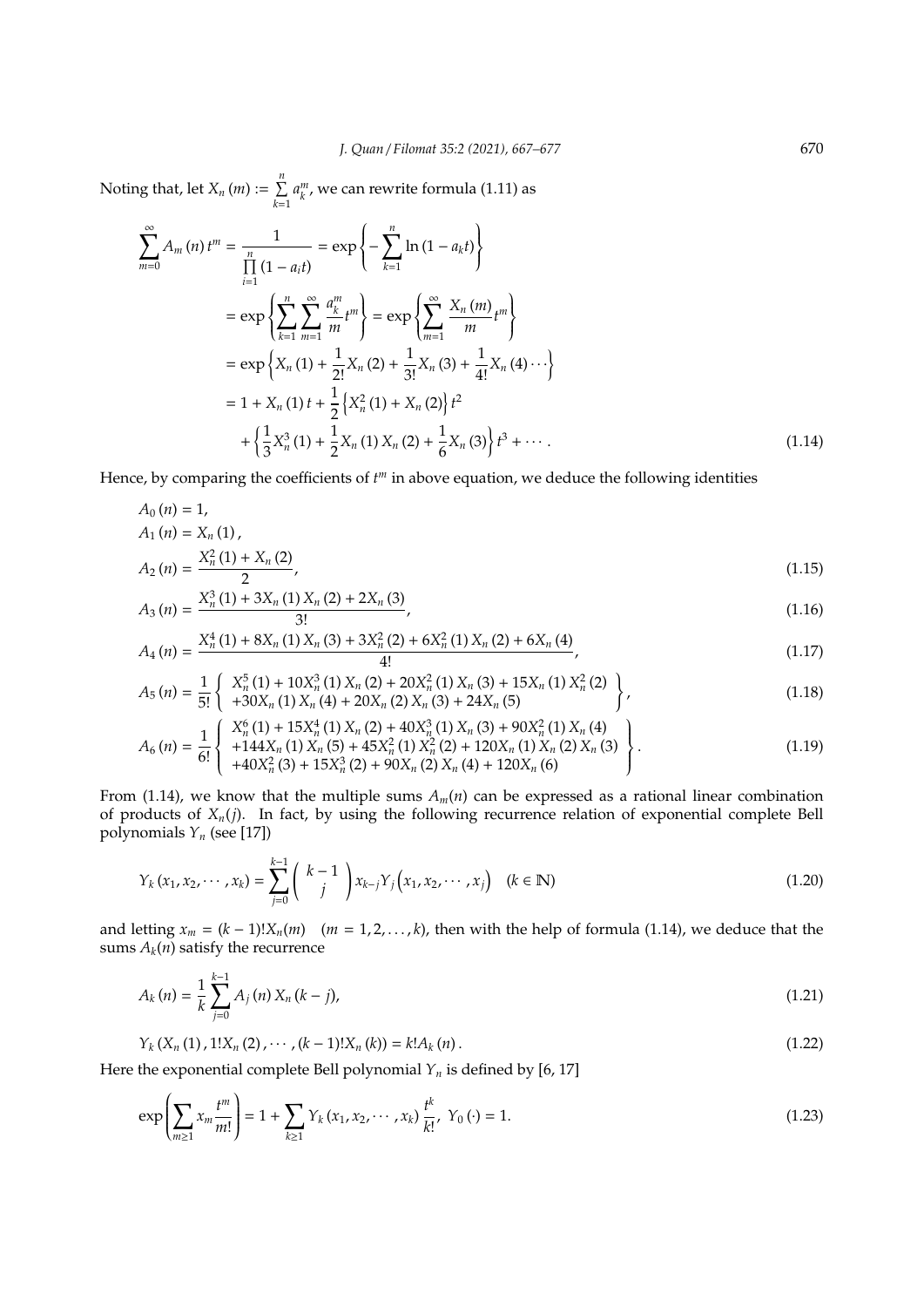Similarly, in the same way as in the proofs of formulas (1.15)-(1.19), by considering the product

$$
\prod_{i=1}^{n} (1 + a_i t) = \sum_{m=0}^{\infty} \bar{A}_m(n) t^m,
$$
\n(1.24)

$$
\bar{A}_m(n) := \sum_{1 \le k_m < \dots < k_1 \le n} a_{k_1} \cdots a_{k_m} \quad (a_k \in \mathbb{C}),\tag{1.25}
$$

we can obtain the following formulas

$$
\bar{A}_1(n) = X_n(1), \tag{1.26}
$$

$$
\bar{A}_2(n) = \frac{X_n^2(1) - X_n(2)}{2!},\tag{1.27}
$$

$$
\bar{A}_3(n) = \frac{X_n^3(1) - 3X_n(1)X_n(2) + 2X_n(3)}{3!},
$$
\n(1.28)

$$
\bar{A}_4(n) = \frac{X_n^4(1) - 6X_n^2(1)X_n(2) + 8X_n(1)X_n(3) + 3X_n^2(2) - 6X_n(4)}{4!},
$$
\n(1.29)

$$
\bar{A}_5(n) = \frac{1}{5!} \left\{ \begin{array}{l} X_n^5(1) - 10X_n^3(1) X_n(2) + 20X_n^2(1) X_n(3) + 15X_n(1) X_n^2(2) \\ -30X_n(1) X_n(4) - 20X_n(2) X_n(3) + 24X_n(5) \end{array} \right\},
$$
\n(1.30)

$$
\bar{A}_6(n) = \frac{1}{6!} \begin{Bmatrix} X_n^6(1) - 15X_n^4(1) X_n(2) + 40X_n^3(1) X_n(3) - 90X_n^2(1) X_n(4) \\ +144X_n(1) X_n(5) + 45X_n^2(1) X_n^2(2) - 120X_n(1) X_n(2) X_n(3) \\ +40X_n^2(3) - 15X_n^3(2) + 90X_n(2) X_n(4) - 120X_n(6) \end{Bmatrix},
$$
\n(1.31)

where  $\bar{A}_0(n) = A_0(n) = 1$ . If  $n < m$ , then  $\bar{A}_m(n) = 0$ . Moreover, the multiple sums  $\bar{A}_m(n)$  can also be expressed as a rational linear combination of products of *Xn*(*j*). In fact, by using the definition of Bell polynomial *Y<sup>n</sup>* again, we can find that

$$
Y_k(X_n(1), -1!X_n(2), \cdots, (-1)^{k-1} (k-1)!X_n(k)) = k! \bar{A}_k(n).
$$
\n(1.32)

Hence, letting  $x_k = (-1)^{k-1} (k-1)! X_n (k)$  in (1.20) and combining above identity (1.32), we deduce the following recurrence relation

$$
\bar{A}_k(n) = \frac{(-1)^{k-1}}{k} \sum_{j=0}^{k-1} (-1)^j \bar{A}_j(n) X_n(k-j).
$$
\n(1.33)

## **2. Main Theorems**

The main result can be stated as follows.

**Theorem 2.1.** *For integers*  $p \in \mathbb{N}$ *,*  $m \in \mathbb{N}$  *and*  $a, b \in \mathbb{N}_0 := \mathbb{N} \cup \{0\}$ *, the following identity holds:* 

$$
\sum_{a+b=m-1} \zeta_n^{\star} \left[ \{ p \}_a, p+1, \{ p \}_b; x \right] = m \sum_{r=1}^n \frac{x^{mr}}{[r]_q^{pm+1} \prod_{i=1, i \neq r}^n \left( 1 - \frac{[r]_q^p}{[i]_q^p} x^{i-r} \right)} + \sum_{r=1}^n \frac{x^{(m-1)r} \left( \sum_{i=1, i \neq r}^n \frac{[r]_q - [i]_q}{([i]_q^p - [r]_q^p x^{i-r}} x^i \right)}{[r]_q^{p(m-1)+1} \prod_{i=1, i \neq r}^n \left( 1 - \frac{[r]_q^p}{[i]_q^p} x^{i-r} \right)},
$$
\n(2.1)

*where*

$$
\zeta_n^{\star} [s_1, \dots, s_m; x] := \sum_{1 \le k_m \le \dots \le k_1 \le n} \frac{x^{k_1 + \dots + k_m}}{[k_1]_q^{s_1} \cdots [k_m]_q^{s_m}}.
$$
\n(2.2)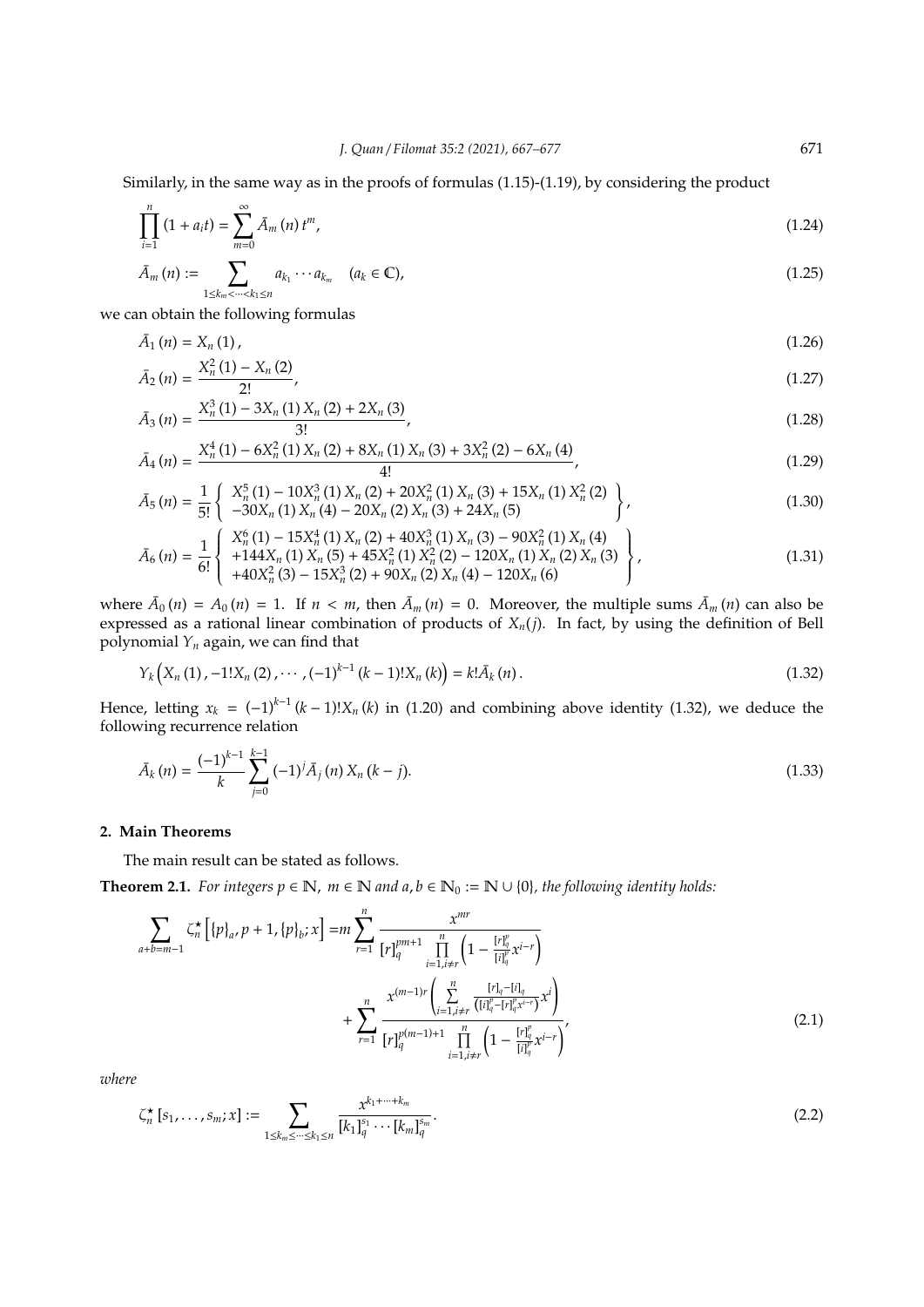*Proof.* Letting  $a_k = \frac{x^k}{(k+1)^k}$  $\frac{x^{\cdots}}{([k]_q + a)^p}$  in Theorem 1.1 we obtain

$$
\sum_{1 \le k_m \le \dots \le k_1 \le n} \frac{x^{k_1 + \dots + k_m}}{\left([k_1]_q + a\right)^p \dots \left([k_m]_q + a\right)^p} = \sum_{r=1}^n \frac{x^{mr}}{\left([r]_q + a\right)^{pm} \prod_{i=1, i \ne r}^n \left(1 - \left(\frac{[r]_q + a}{[i]_q + a}\right)^p x^{i-r}\right)}.
$$
\n(2.3)

Upon differentiating both members of (2.3) with respect to *a* and then setting *a* = 0, we may easily deduce the desired result.  $\quad \Box$ 

**Theorem 2.2.** *For real p* > 1*, integers m*  $\in$  N *and a, b*  $\in$  N<sub>0</sub>*, the sums* 

$$
\sum_{a+b=m-1} \zeta_n [ \{p\}_a, p+1, \{p\}_b ]
$$

*and*

*a*+*b*=*m*−1

$$
\sum_{+b=m-1} \zeta_n^{\star} \left[ \{p\}_a, p+1, \{p\}_b \right]
$$

*can be expressed as a rational linear combination of products of q-harmonic numbers.*

*Proof.* In above section 1 we prove that the multiple sums  $A_m(n)$  and  $\bar{A}_m(n)$  can also be expressed as a rational linear combination of products of  $X_n(j)$ . Setting  $a_k = \frac{q^k}{(k!)^k}$  $\frac{q}{([k]_q + a)^p}$  in recurrence formulas (1.21) and (2.32), then

$$
A_{m}(n) = \sum_{1 \leq k_{m} \leq \dots \leq k_{1} \leq n} \frac{q^{k_{1} + \dots + k_{m}}}{\left([k_{1}]_{q} + a\right)^{p} \dots \left([k_{m}]_{q} + a\right)^{p}},
$$

$$
\bar{A}_{m}(n) = \sum_{1 \leq k_{m} \leq \dots \leq k_{1} \leq n} \frac{q^{k_{1} + \dots + k_{m}}}{\left([k_{1}]_{q} + a\right)^{p} \dots \left([k_{m}]_{q} + a\right)^{p}},
$$

$$
X_{n}(j) = \sum_{i=1}^{n} \frac{q^{ij}}{\left([i]_{q} + a\right)^{p_{j}}}
$$

and

$$
A_{k}(n) = \frac{1}{k} \sum_{j=0}^{k-1} A_{j}(n) \left( \sum_{i=1}^{n} \frac{q^{i(k-j)}}{([i]_{q} + a)^{p(k-j)}} \right)
$$

$$
\bar{A}_{k}(n) = \frac{(-1)^{k-1}}{k} \sum_{j=0}^{k-1} (-1)^{j} \bar{A}_{j}(n) \left( \sum_{i=1}^{n} \frac{q^{i(k-j)}}{([i]_{q} + a)^{p(k-j)}} \right)
$$

Hence, by differentiating with respect to *a* and then letting  $a = 0$ , we obtain the result.  $\square$ 

Therefore, taking  $x = 1, q \rightarrow 1$  in Theorem 2.1 and  $q \rightarrow 1, n \rightarrow \infty$  in Theorem 2.2, we can give the following corollaries.

.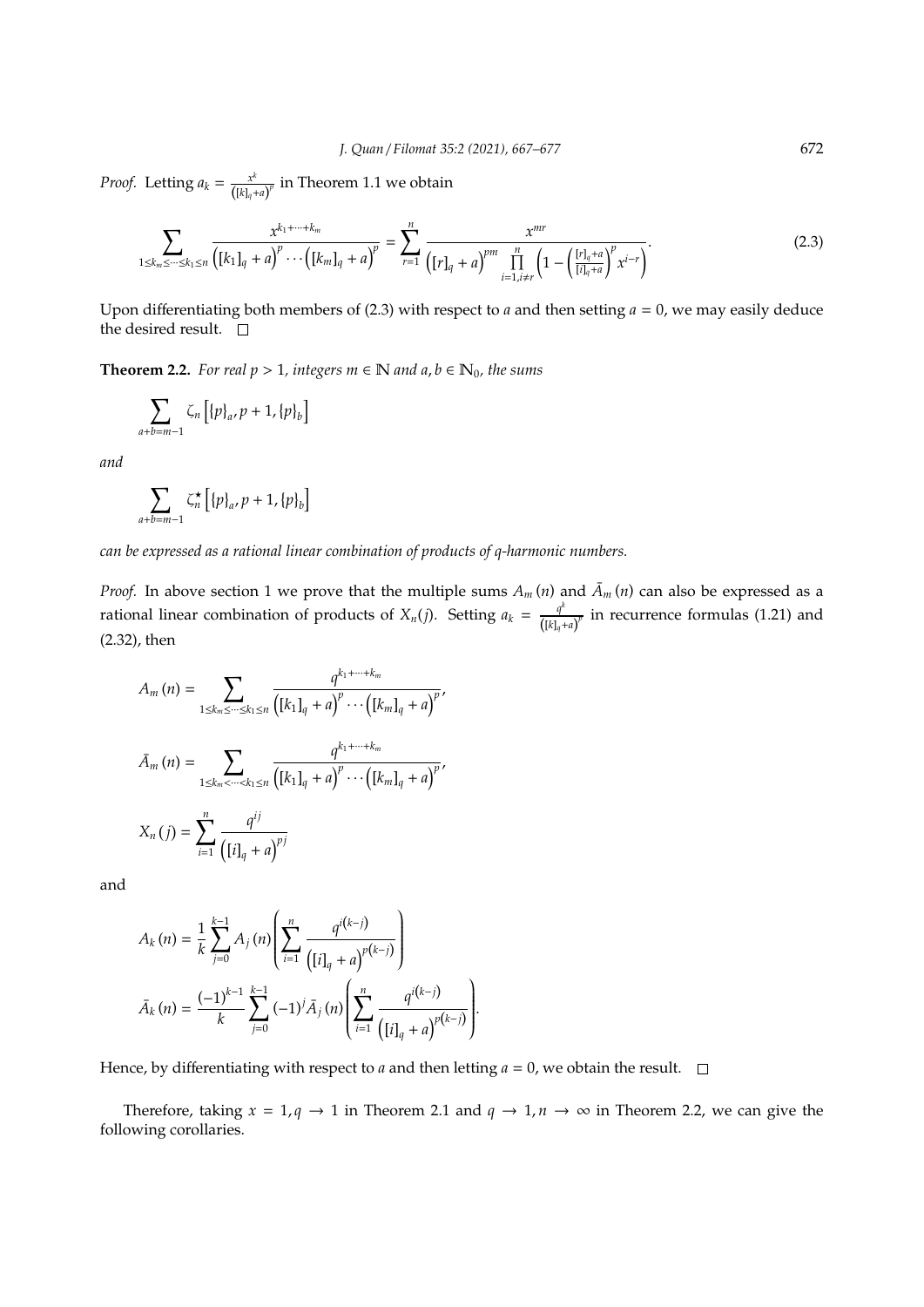**Corollary 2.3.** *For integers*  $p \in \mathbb{N}$ *,*  $m \in \mathbb{N}$  *and*  $a, b \in \mathbb{N}_0$ *, the following identity holds:* 

$$
\sum_{a+b=m-1} \zeta_n^{\star} \left( \{p\}_{a}, p+1, \{p\}_{b} \right) = \left( m + \frac{1}{p} \right) \sum_{r=1}^n \frac{1}{r^{pm+1} \prod_{\substack{i=1, i \neq r}}^n \left( 1 - \frac{r^p}{i^p} \right)} - \sum_{r=1}^n \frac{\sum_{i=1}^n \left( \sum_{j=1}^p i^{p-j+1} r^{j-p} \right)^{-1}}{r^{pm} \prod_{j=1, j \neq r}^n \left( 1 - \frac{r^p}{j^p} \right)}.
$$
\n(2.4)

**Corollary 2.4.** *For real*  $p$  > 1*, integers*  $m$  ∈  $N$  *and a, b* ∈  $N_0$ *, the sums* 

$$
\sum_{a+b=m-1} \zeta\left(\{p\}_{a}, p+1, \{p\}_{b}\right)
$$

*and*

$$
\sum_{a+b=m-1}\zeta^{\star}\left(\left\{p\right\}_{a},p+1,\left\{p\right\}_{b}\right)
$$

*can be expressed as a rational linear combination of products of Riemann zeta values.*

## **3. Some examples**

From Theorems 2.1-2.2 and Corollaries 2.3-2.4 with the help of formulas (1.15)-(1.18), (1.27)-(1.29), we can get the following examples. Here  $a, b \in \mathbb{N}_0$ .

**Example 3.1.** *Some illustrative examples follow.*

$$
\sum_{a+b=1} \zeta_n [\{p\}_{a}, p+1, \{p\}_{b}] = \zeta_n [p; q] \zeta_n [p+1; q] - \zeta_n [2p+1; q^2],
$$
\n
$$
\sum_{a+b=2} \zeta_n [\{p\}_{a}, p+1, \{p\}_{b}] = \frac{1}{2} \zeta_n^2 [p; q] \zeta_n [p+1; q] - \frac{1}{2} \zeta_n [p+1; q] \zeta_n [2p; q^2] - \zeta_n [p; q] \zeta_n [2p+1; q^2] + \zeta_n [3p+1; q^3],
$$
\n
$$
\sum_{a+b=3} \zeta_n [\{p\}_{a}, p+1, \{p\}_{b}] = \frac{1}{6} \zeta_n^3 [p; q] \zeta_n [p+1; q] + \frac{1}{3} \zeta_n [p+1; q] \zeta_n [3p; q^3] + \zeta_n [p; q] \zeta_n [3p+1; q^3] + \frac{1}{2} \zeta_n [2p; q^2] \zeta_n [2p+1; q^2] - \frac{1}{2} \zeta_n [p; q] \zeta_n [p+1; q] \zeta_n [2p; q^2] - \frac{1}{2} \zeta_n^2 [p; q] \zeta_n [2p+1; q^2] - \zeta_n [4p+1; q^4],
$$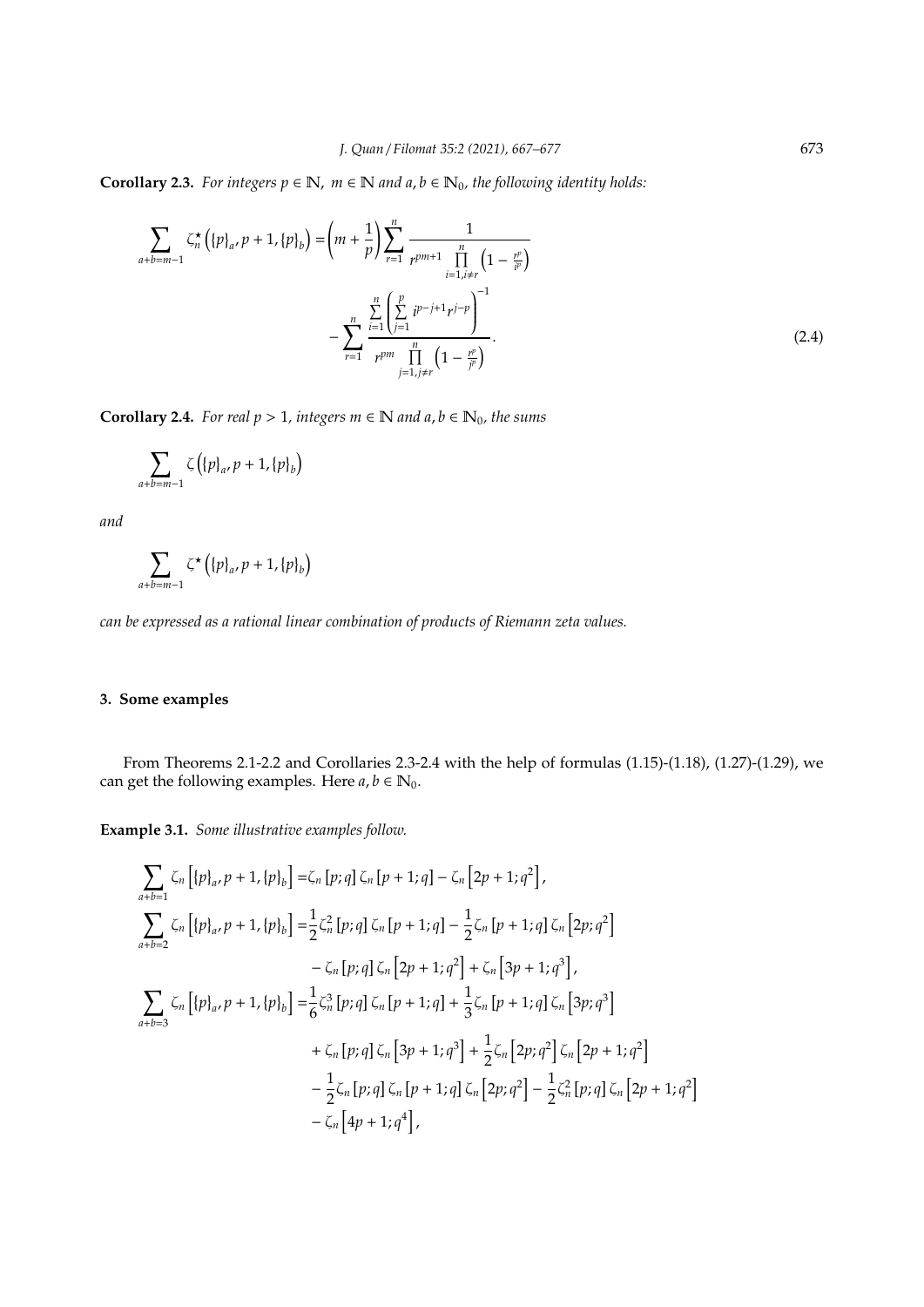$$
\sum_{a+b=4} \zeta_n \left[ \{p\}_a, p+1, \{p\}_b \right] = \frac{1}{24} \zeta_n^4 \left[ p; q \right] \zeta_n \left[ p+1; q \right] - \frac{1}{4} \zeta_n^2 \left[ p; q \right] \zeta_n \left[ p+1; q \right] \zeta_n \left[ 2p; q^2 \right] \n- \frac{1}{6} \zeta_n^3 \left[ p; q \right] \zeta_n \left[ 2p+1; q^2 \right] + \frac{1}{3} \zeta_n \left[ p; q \right] \zeta_n \left[ p+1; q \right] \zeta_n \left[ 3p; q^3 \right] \n+ \frac{1}{2} \zeta_n^2 \left[ p; q \right] \zeta_n \left[ 3p+1; q^3 \right] + \frac{1}{8} \zeta_n \left[ p+1; q \right] \zeta_n^2 \left[ 2p; q^2 \right] \n+ \frac{1}{2} \zeta_n \left[ p; q \right] \zeta_n \left[ 2p; q^2 \right] \zeta_n \left[ 2p+1; q^2 \right] - \frac{1}{4} \zeta_n \left[ p+1; q \right] \zeta_n \left[ 4p; q^4 \right] \n- \zeta_n \left[ p; q \right] \zeta_n \left[ 4p+1; q^4 \right] - \frac{1}{3} \zeta_n \left[ 2p+1; q^2 \right] \zeta_n \left[ 3p; q^3 \right] \n- \frac{1}{2} \zeta_n \left[ 2p; q^2 \right] \zeta_n \left[ 3p+1; q^3 \right] + \zeta_n \left[ 5p+1; q^5 \right],
$$
\n
$$
\sum_{a+b=1} \zeta_n^* \left[ \{p\}_a, p+1, \{p\}_b \right] = \zeta_n \left[ p; q \right] \zeta_n \left[ p+1; q \right] + \zeta_n \left[ 2p+1; q^2 \right] \n+ \zeta_n \left[ p; q \right] \zeta_n \left[ 2p+1; q^2 \right] + \zeta_n \left[ 2p; q^2 \right] \n+ \zeta_n \left[ p; q \right] \zeta_n \left[ 2p+1; q^2 \right] + \zeta_n \left
$$

**Example 3.2.** *For positive integers n and m, we have*

$$
\zeta_n^{\star} \left[ \{1\}_m \right] = \sum_{r=1}^n (-1)^{r-1} q^{r(r+2m-1)/2} \frac{\left[ \begin{array}{c} n \\ r \end{array} \right]_q}{[r]_q^m},
$$
\n
$$
\zeta_n^{\star} \left[ \{2\}_m \right] = \sum_{r=1}^n (-1)^{r-1} q^{r(r+2m-1)/2} \left(1 + q^r \right) \frac{\left[ \begin{array}{c} n \\ r \end{array} \right]_q}{[r]_q^2}.
$$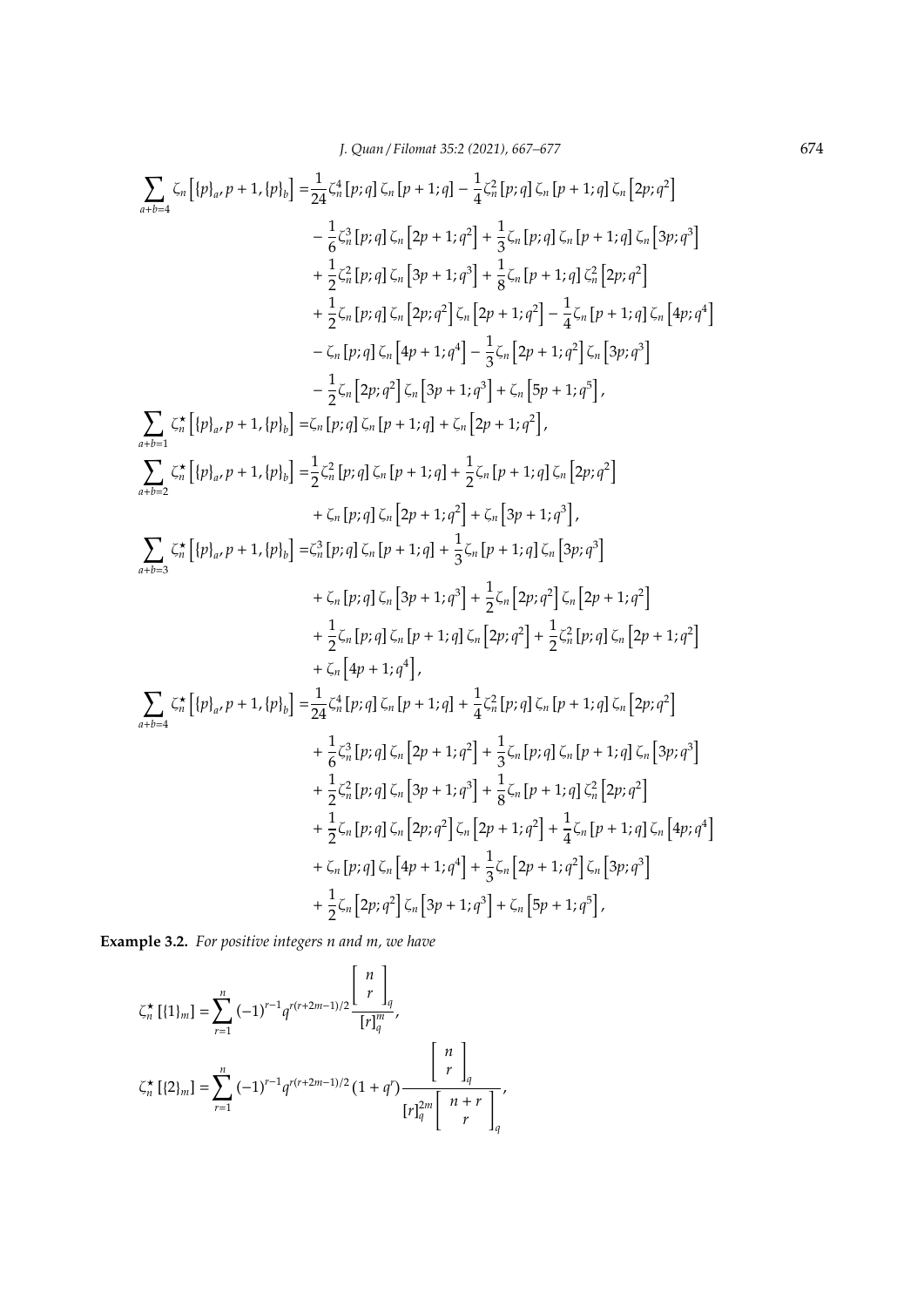$$
\sum_{a+b=m-1} \zeta_n^{\star} \left[ \{1\}_a, 2, \{1\}_b \right] = m \sum_{r=1}^n (-1)^{r-1} q^{r(r+2m-1)/2} \frac{\left[ n \atop r \right]_q}{\left[ r \right]_q^{m+1}} + \sum_{r=1}^n (-1)^{r-1} q^{r(r+2m+1)/2} \frac{\left[ n \atop r \right]_q}{\left[ r \right]_q^{m+1}} - \sum_{r=1}^n (-1)^{r-1} q^{r(r+2m-1)/2} \frac{\zeta_n \left[ 1; q \right] \left[ n \atop r \right]_q}{\left[ r \right]_q^{m}},
$$
\n
$$
\sum_{a+b=m-1} \zeta_n^{\star} \left[ \{2\}_a, 3, \{2\}_b \right] = m \sum_{r=1}^n (-1)^{r-1} q^{r(r+2m-1)/2} \frac{\left[ n \atop r \right]_q}{\left[ r \right]_q^{2m+1}} \frac{\left[ n \atop r \right]_q}{\left[ r \right]_q^{2m+1}} + \sum_{r=1}^n (-1)^{r-1} q^{r(r+2m+1)/2} \frac{\left[ n \atop r \right]_q}{\left[ r \right]_q^{2m+1}} \frac{\left[ n \atop r \right]_q}{\left[ r \right]_q^{2m+1}} - \sum_{r=1}^n (-1)^{r-1} q^{r(r+2m-1)/2} \frac{\left( \zeta_n \left[ 1; 1 \right] - \zeta_{n+r} \left[ 1; 1 \right] + \zeta_r \left[ 1; 1 \right] \right) \left[ n \atop r \right]_q}{\left[ r \right]_q^{2m}}.
$$

**Example 3.3.** *For any real p* > 1*, the following identities hold:*

$$
\sum_{a+b=1} \zeta \left( \{p\}_{a}, p+1, \{p\}_{b} \right) = \zeta(p) \zeta(p+1) - \zeta(2p+1),
$$
\n
$$
\sum_{a+b=2} \zeta \left( \{p\}_{a}, p+1, \{p\}_{b} \right) = \frac{1}{2} \zeta^{2}(p) \zeta(p+1) - \frac{1}{2} \zeta(p+1) \zeta(2p) - \zeta(p) \zeta(2p+1)
$$
\n
$$
+ \zeta(3p+1),
$$
\n
$$
\sum_{a+b=3} \zeta \left( \{p\}_{a}, p+1, \{p\}_{b} \right) = \frac{1}{6} \zeta^{3}(p) \zeta(p+1) + \frac{1}{3} \zeta(p+1) \zeta(3p) + \zeta(p) \zeta(3p+1)
$$
\n
$$
+ \frac{1}{2} \zeta(2p) \zeta(2p+1) - \frac{1}{2} \zeta(p) \zeta(p+1) \zeta(2p)
$$
\n
$$
- \frac{1}{2} \zeta^{2}(p) \zeta(2p+1) - \zeta(4p+1),
$$
\n
$$
\sum_{a+b=4} \zeta \left( \{p\}_{a}, p+1, \{p\}_{b} \right) = \frac{1}{24} \zeta^{4}(p) \zeta(p+1) - \frac{1}{4} \zeta^{2}(p) \zeta(p+1) \zeta(2p) - \frac{1}{6} \zeta^{3}(p) \zeta(2p+1)
$$
\n
$$
+ \frac{1}{3} \zeta(p) \zeta(p+1) \zeta(3p) + \frac{1}{2} \zeta^{2}(p) \zeta(3p+1) + \frac{1}{8} \zeta(p+1) \zeta^{2}(2p)
$$
\n
$$
+ \frac{1}{2} \zeta(p) \zeta(2p) \zeta(2p+1) - \frac{1}{4} \zeta(p+1) \zeta(4p) - \zeta(p) \zeta(4p+1)
$$
\n
$$
- \frac{1}{3} \zeta(2p+1) \zeta(3p) - \frac{1}{2} \zeta(2p) \zeta(3p+1) + \zeta(5p+1),
$$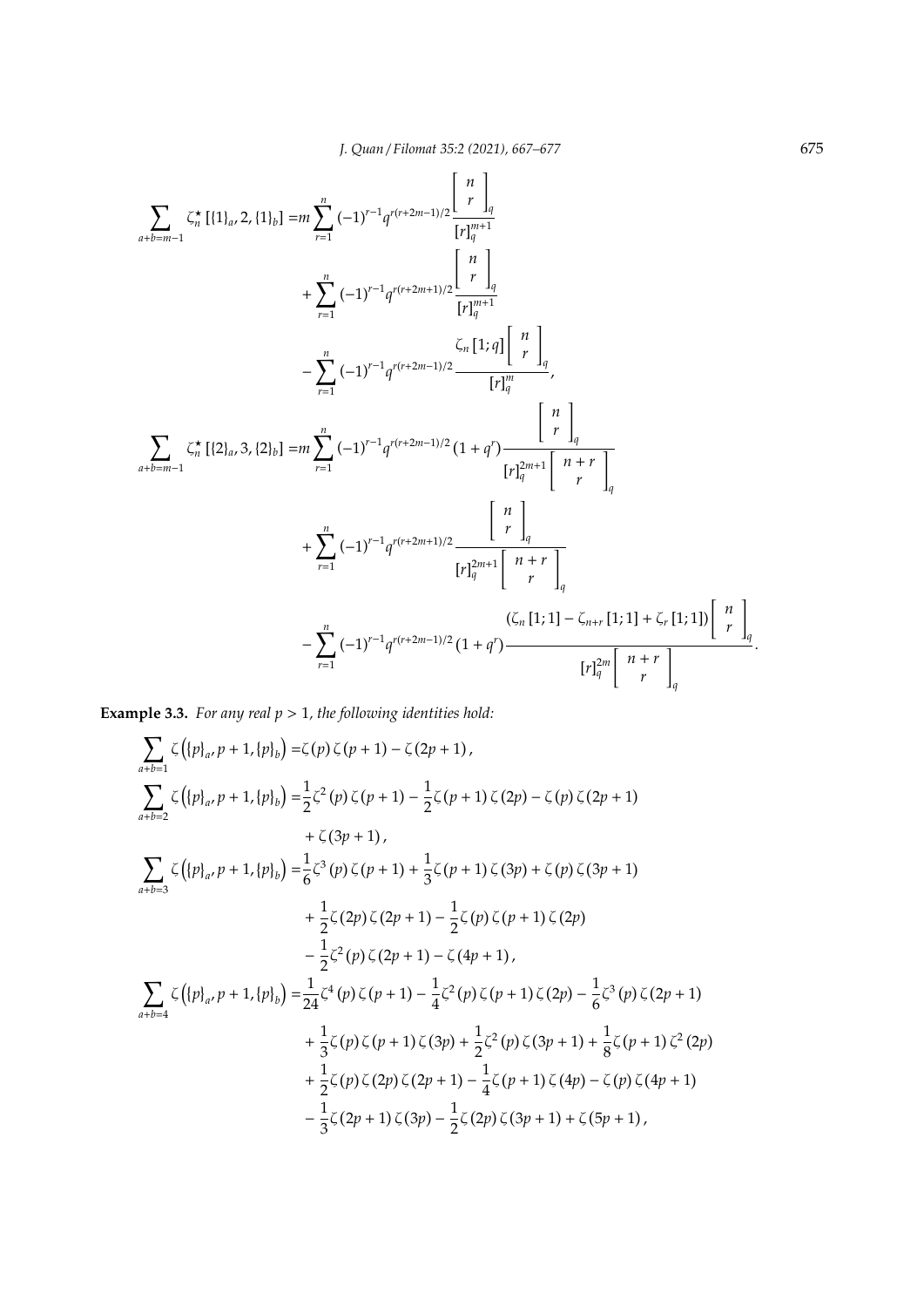$$
\sum_{a+b=1} \zeta^{\star} \left( \{p\}_{a}, p+1, \{p\}_{b} \right) = \zeta(p) \zeta(p+1) + \zeta(2p+1),
$$
\n
$$
\sum_{a+b=2} \zeta^{\star} \left( \{p\}_{a}, p+1, \{p\}_{b} \right) = \frac{1}{2} \zeta^{2} (p) \zeta(p+1) + \frac{1}{2} \zeta(p+1) \zeta(2p) + \zeta(p) \zeta(2p+1)
$$
\n
$$
+ \zeta(3p+1),
$$
\n
$$
\sum_{a+b=3} \zeta^{\star} \left( \{p\}_{a}, p+1, \{p\}_{b} \right) = \frac{1}{6} \zeta^{3} (p) \zeta(p+1) + \frac{1}{3} \zeta(p+1) \zeta(3p) + \zeta(p) \zeta(3p+1)
$$
\n
$$
+ \frac{1}{2} \zeta(2p) \zeta(2p+1) + \frac{1}{2} \zeta(p) \zeta(p+1) \zeta(2p)
$$
\n
$$
+ \frac{1}{2} \zeta^{2} (p) \zeta(2p+1) + \zeta(4p+1),
$$
\n
$$
\sum_{a+b=4} \zeta^{\star} \left( \{p\}_{a}, p+1, \{p\}_{b} \right) = \frac{1}{24} \zeta^{4} (p) \zeta(p+1) + \frac{1}{4} \zeta^{2} (p) \zeta(p+1) \zeta(2p) + \frac{1}{6} \zeta^{3} (p) \zeta(2p+1)
$$
\n
$$
+ \frac{1}{3} \zeta(p) \zeta(p+1) \zeta(3p) + \frac{1}{2} \zeta^{2} (p) \zeta(3p+1) + \frac{1}{8} \zeta(p+1) \zeta^{2} (2p)
$$
\n
$$
+ \frac{1}{2} \zeta(p) \zeta(2p) \zeta(2p+1) + \frac{1}{4} \zeta(p+1) \zeta(4p) + \zeta(p) \zeta(4p+1)
$$
\n
$$
+ \frac{1}{3} \zeta(2p+1) \zeta(3p) + \frac{1}{2} \zeta(2p) \zeta(3p+1) + \zeta(5p
$$

**Example 3.4.** *For positive integers m and n, it hold*

$$
\zeta_n^{\star} (\{1\}_m) = \sum_{r=1}^n (-1)^{r-1} \frac{{\binom{n}{r}}}{r^m},
$$
  

$$
\zeta_n^{\star} (\{2\}_m) = 2 \sum_{r=1}^n (-1)^{r-1} \frac{{\binom{n}{r}}}{r^{2m} {\binom{n+r}{r}}},
$$
  

$$
\zeta_n^{\star} (\{3\}_m) = 3 \sum_{r=1}^n (-1)^{r-1} \frac{{\binom{n}{r}}}{r^{3m} \prod_{k=1}^n (1 + \frac{r}{k} + \frac{r^2}{k^2})},
$$
  

$$
\zeta_n^{\star} (\{4\}_m) = 4 \sum_{r=1}^n (-1)^{r-1} \frac{{\binom{n}{r}}}{r^{4m} {\binom{n+r}{r}} \prod_{k=1}^n (1 + \frac{r^2}{k^2})}.
$$

$$
\sum_{a+b=m-1} \zeta_n^{\star} (\{1\}_a, 2, \{1\}_b) = (m+1) \sum_{r=1}^n (-1)^{r-1} \frac{\binom{n}{r}}{r^{m+1}} - \sum_{r=1}^n (-1)^{r-1} \frac{H_n \binom{n}{r}}{r^m},
$$